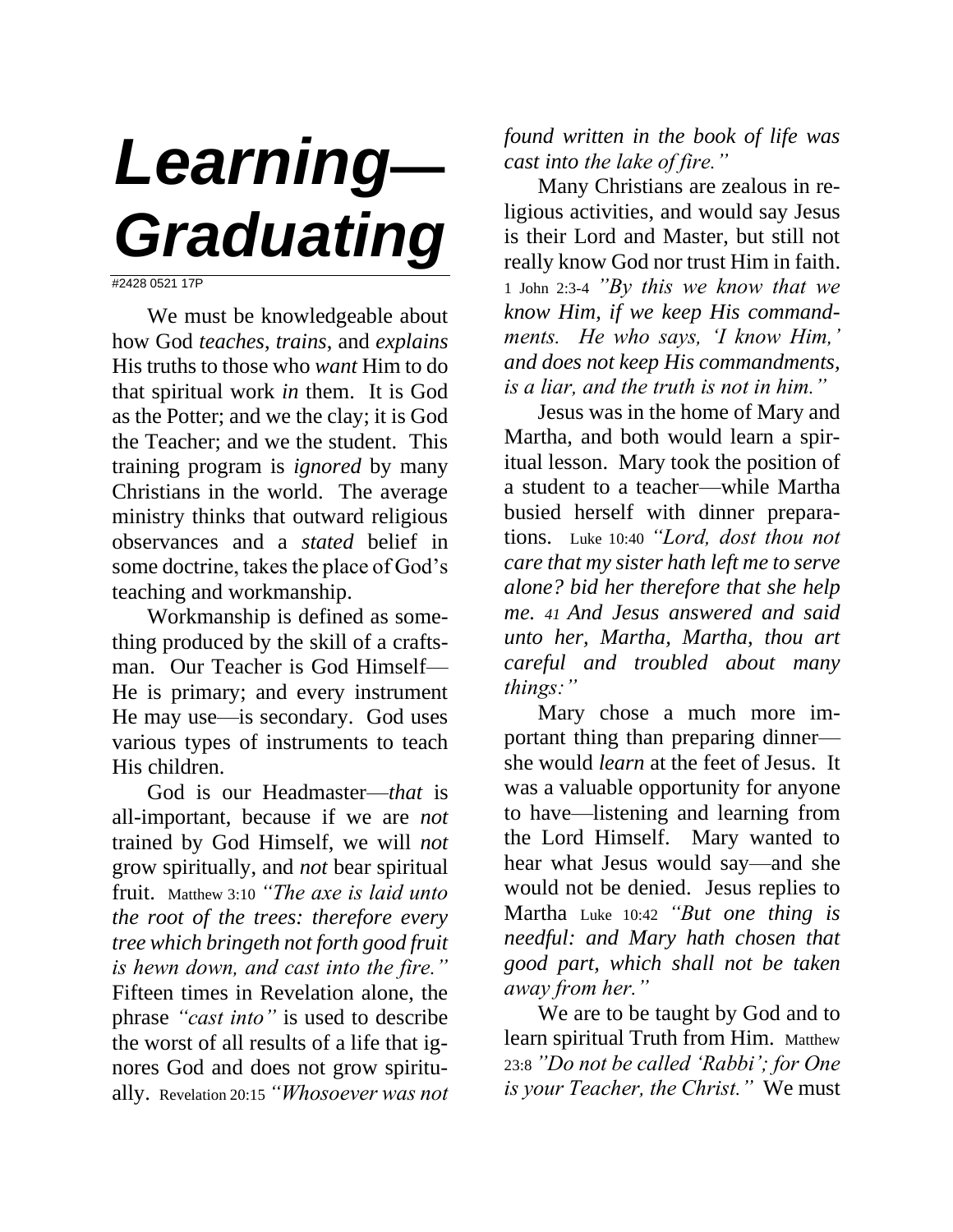not allow anyone to come between us and God as our instructor; nor allow anything to take the place of God as our Teacher. Some may look up to a religious teacher or minister, but man is only an instrument whom God may use to teach spiritual truth.

The principal of a school has teachers and assistants under him who impart knowledge to the students, but the principal ultimately controls what is taught. Matthew 11:28-29 *"Come to Me, all you who labor and are heavy laden, and I will give you rest. Take My yoke upon you and learn from Me, for I am gentle and lowly in heart, and you will find rest for your souls."*

We are to be scholars in His school by surrendering our life to His will; we are attached to the yoke or harness with Jesus. It is the same attitude of student to teacher—they may learn many lessons; and some may be difficult, but the result will be learning something of value. The spiritual lessons we learn from God, are far more important than any instruction on earth.

God often uses people as an instrument—some considered the apostle Paul as their teacher and others wanted Apollos, so he explained that all human teachers are just that—human, and no one is to be exalted above another. 1 Corinthians 3:6 *"I planted, Apollos watered, but God gave the increase."*

Without God, nothing of spiritual value would result. It is God who blesses us with spiritual knowledge

and Truth. The ink pen that a writer uses is never praised for a great speech. It was the *person* who wrote the document—the *pen* is just an instrument. 7 *"So then neither he who plants is anything, nor he who waters, but God who gives the increase."*

The Bible warns about listening to religious messages. Most churches are *not giving* such warnings today, and there are many *not giving* the full Truth of the Bible. Some like to hear a variety of speakers, but the Bible warns us not to listen to anyone who has not been taught, trained, and used of God as an instrument—anyone who is not giving God's full Truth.

If God does not approve of a religious teacher, we are not to accept what they teach. No matter how well it may sound, if it is not the clean-cut Gospel of God's Truth, we are to reject it. Anyone religious message must be giving *"God's whole truth."* Acts 20:27 *"For I have not shunned to declare to you the whole counsel of God."*

Jesus told a parable Luke 8:5-7 *"A sower went out to sow his seed. And as he sowed, some fell by the wayside; and it was trampled down, and the birds of the air devoured it. Some fell on rock; and as soon as it sprang up, it withered away because it lacked moisture. And some fell among thorns, and the thorns sprang up with it and choked it."*

8 *"But others fell on good ground, sprang up, and yielded a crop a*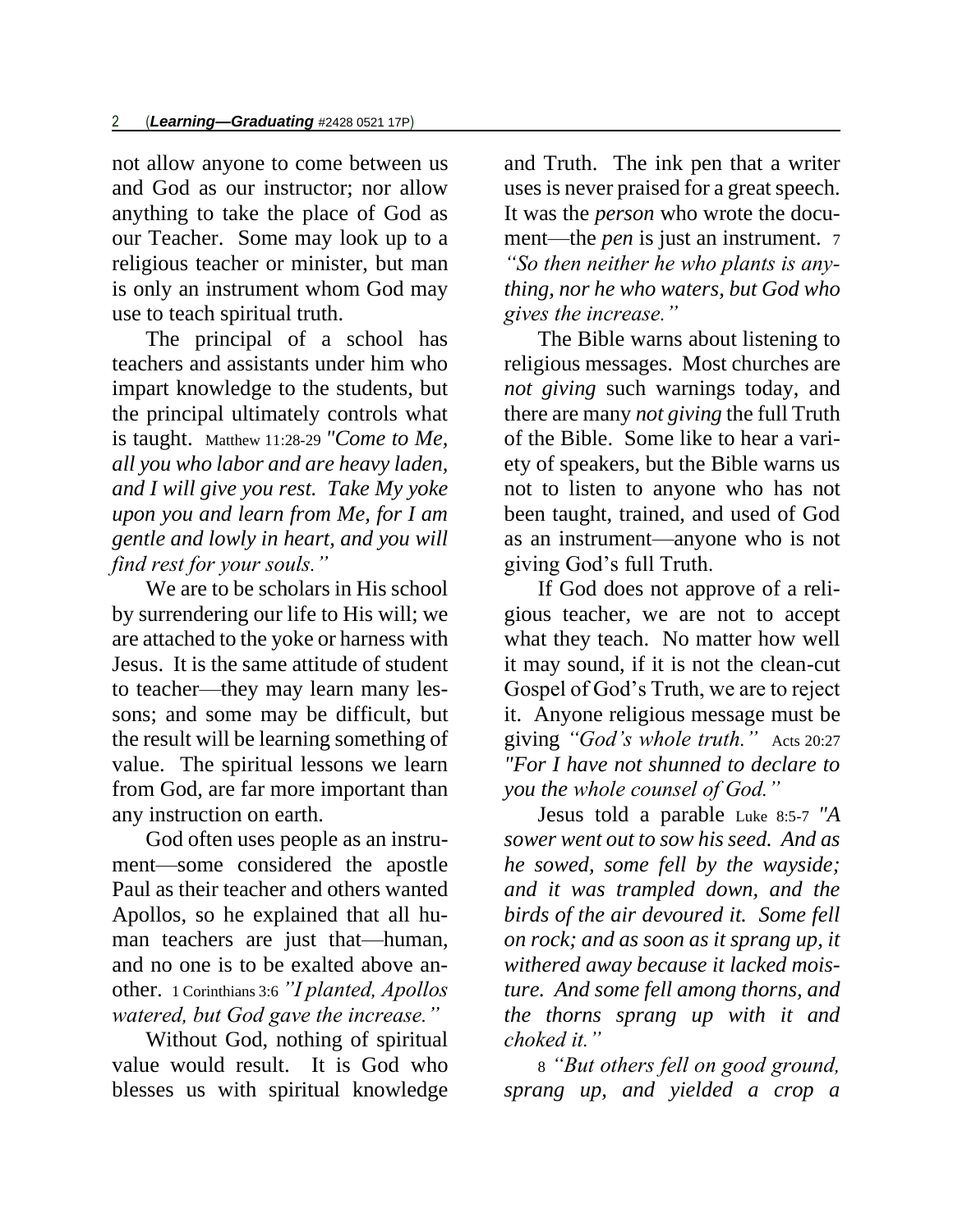*hundredfold."* They heard the Word of God's Truth, and they put it into practice. After speaking about the one group 25% who bore fruit, He says Luke 8:18 *"Therefore take heed how you hear,*" or be careful who you listen to, *"For whoever has, to him more will be given; and whoever does not have, even what he seems to have will be taken from him"*

Job listened to three friends who were not sent by God, so they left him in a worse state than before. Job was more convinced than ever that he was right. Elihu was taught and used of God to open Job's spiritual vision to really see God as He is—but Elihu was just an instrument.

Any religious speaker or religious book that does not give God's divine Truth 100%, will prove to be a spiritual hindrance, and *not* a blessing. 1 Peter 2:1-2 *"Therefore, rid yourselves of all malice and all deceit, hypocrisy, envy, and slander of every kind. Like newborn babies, crave pure spiritual milk, so that by it you may grow up in your salvation."*

Growing spiritually means accepting full Truth teaching on trusting God alone for daily finances; on meeting difficult things scripturally; and on divine healing by trusting only on the shed Blood of Christ as the merit and means of deliverance. The pure Truth of the Word is missing from most religious messages. We must be able to discern between truth and error.

We can be enlightened by a message, but God must give the increase. Man can only be an agent for God spiritual benefit and perfection of faith will be what *God* does. A church building is just a place to assemble, sing hymns of praise, fellowship with other believers, pray, and hear a message of truth that will instruct us to trust God alone for all things.

John 4:24 *"God is a Spirit: and they that worship him must worship him in spirit and in truth."* We must never shut God out of our life, and His Truth must never be missing from a message. With all too many doctrines, the Luke 10:42 *"one thing* that *is needful,"* has been omitted or lacking.

God teaches us through trials, temptations, and tests. Israel faced the Red Sea with enemy troops pursuing. *That* was a most serious situation—no way around the obstacle in front, and no defense against a wicked enemy in back. At that point, Israel did not really know God, and did not have any faith in Him.

In one lesson, God taught them one important thing—the very thing that most have not learned. It was that the most desperate human circumstance; the most serious imminent danger; and the worst approaching threat—when there is no way of escape, God *could* and *would* deliver them just as if the circumstances did not exist. Matthew 19:26 *"With men this is impossible; but with God all things are possible."*